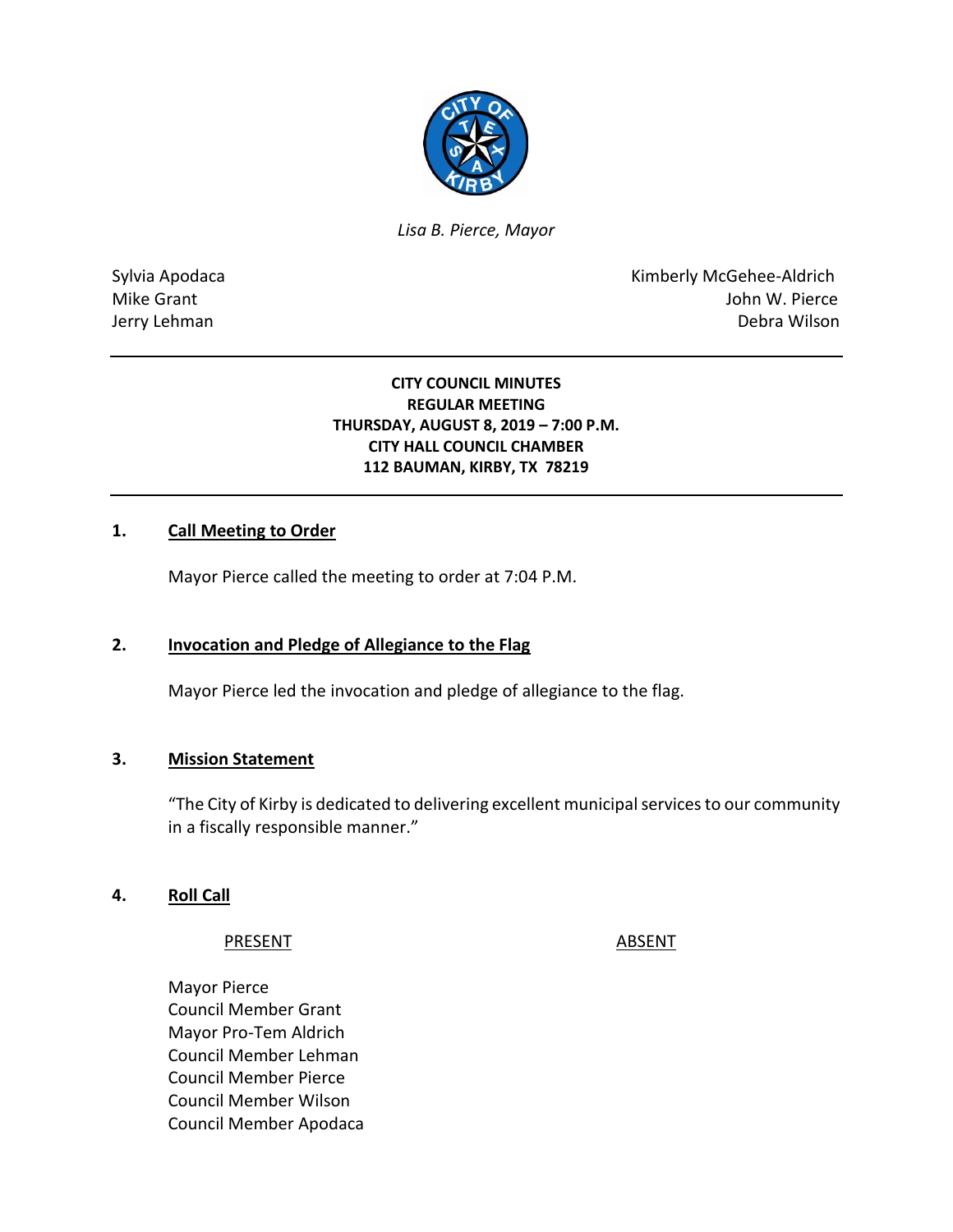Although Mayor Pierce deviated from the agenda, the minutes will be prepared in the order the agenda was posted.

## **5. Citizen Participation**

1. Chris Garza – He said the Kirby Community thanks Council for letting them repair the picnic benches at the pool. They would like to replace the small light pole where the pergola is located. He is asking for the City's help to install it. They are asking for permission to start a buy-one get one program for people who can not afford to get in the pool. He is also asking for permission and the City's help to cut down three big trees in the pool area to add more seating, lounge chairs and picnic tables with umbrellas.

2. Roger Romens – He spoke on item 8.p. Amending the Zoning Ordinance. He is concerned if it is passed this will create a residential property island in the commercial C-1 property zone.

3. Charlene Wyatt – She deferred her time to Sharon Shuler and will speak when 8 b. is introduced.

4. Sharon Shuler – She will wait until her item is introduced.

5. Ms. Katherine McGarity – She asked Council to consider installing an Autism street sign on Deer Grove to make drivers aware. She is concerned that her son who has autism might get struck by a car when the driver does not stop at the stop sign on the corner of Deer Grove and Borchers. She asked if this could be considered on the next agenda.

6. Kristina Aldrup – She deferred her time to Katherine McGarity.

## **6. Consideration Of And Action On Minutes**

- a. Special/Workshop Meeting July 25, 2019
- b. Public Hearing/Regular Meeting July 25, 2019
- c. Special/Workshop Meeting July 30, 2019

Mayor Pro-Tem Aldrich motioned to accept both minutes for July 25, 2019; seconded by Council Member Lehman. The motion carried with a 6-0-1 vote.

AYES: 6 NAYES: 0 ABSTAIN: 1 (Council Member Grant)

Council Member Lehman motioned to accept the minutes for July 30, 2019; seconded by Mayor Pro-Tem Aldrich. The motion carried with a 7-0 vote.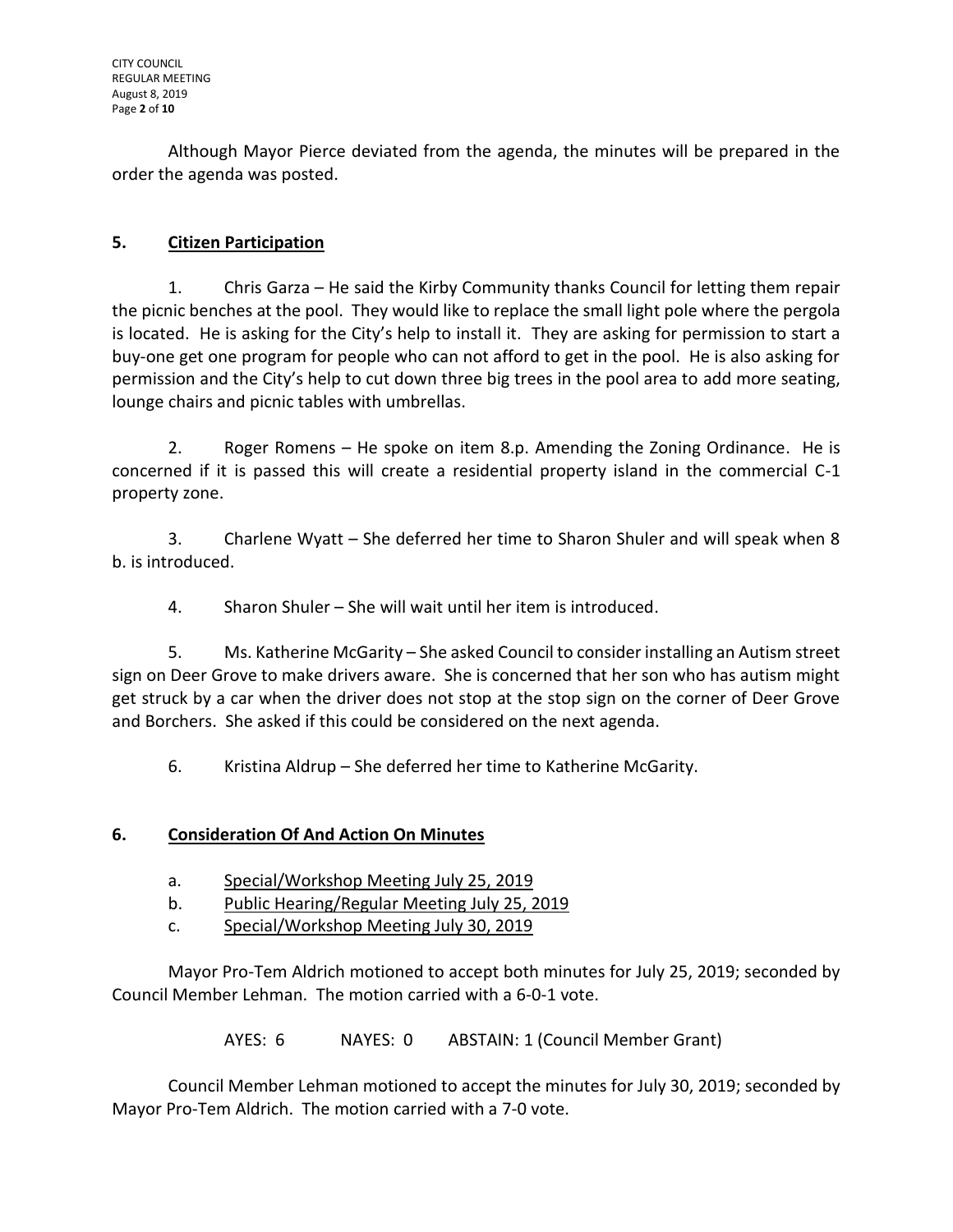AYES: 7 NAYES: 0

#### **7. Presentation**

### a. Introduction Of New Employees

Fire Chief Alfaro introduced Bernard "Matt" Zertuche our new Firefighter/Paramedic who began his employment mid-July. He also introduced Douglas Plate our new Firefighter/EMT who was unable to attend the meeting. He started out as a volunteer, became a part-time employee and began his full-time employment with the City mid-June.

### b. Employee Recognition

City Manager Vernon recognized Public Works Director Gilbert Salas for getting his Customer Service Inspector License and Court Clerk Michelle Hinojosa for completing the Municipal Court Clerks Certification Program and becoming a Certified Court Clerk Level 1. Police Chief Bois acknowledged the retirement of Lt. James Laymon and presented him with gifts.

### **8. Discussion And Possible Actions**

## a. Discussion And Possible Action On Fiscal Year 2018-2019 Non Profit Grant Recipient Reports

City Manager Vernon spoke on the process of application for the Non Profit Grant.

Brandi Wintermeier, Kirby Herman and Sons, thanked Council for the donation and gave an overview on how they spent the \$5,000 grant money and how much was left.

Jennifer Wolfe, Kirby 4-H, thanked Council for the donation and gave an overview on the Kirby 4-H and how they spent the \$5,000 grant money and how much was left.

Doug Wolfe, Greater NE Little League, thanked Council for the donation and gave an overview on how the \$5,000 grant money was spent. Mayor Pierce thanked them for always keeping up the fields.

Samuel Romens, Kirby Senior Center, he gave an overview of the Kirby Senior Center and how the \$5,000 grant money was spent.

b. Discussion And Possible Action On Private Development Projects On Springfield Road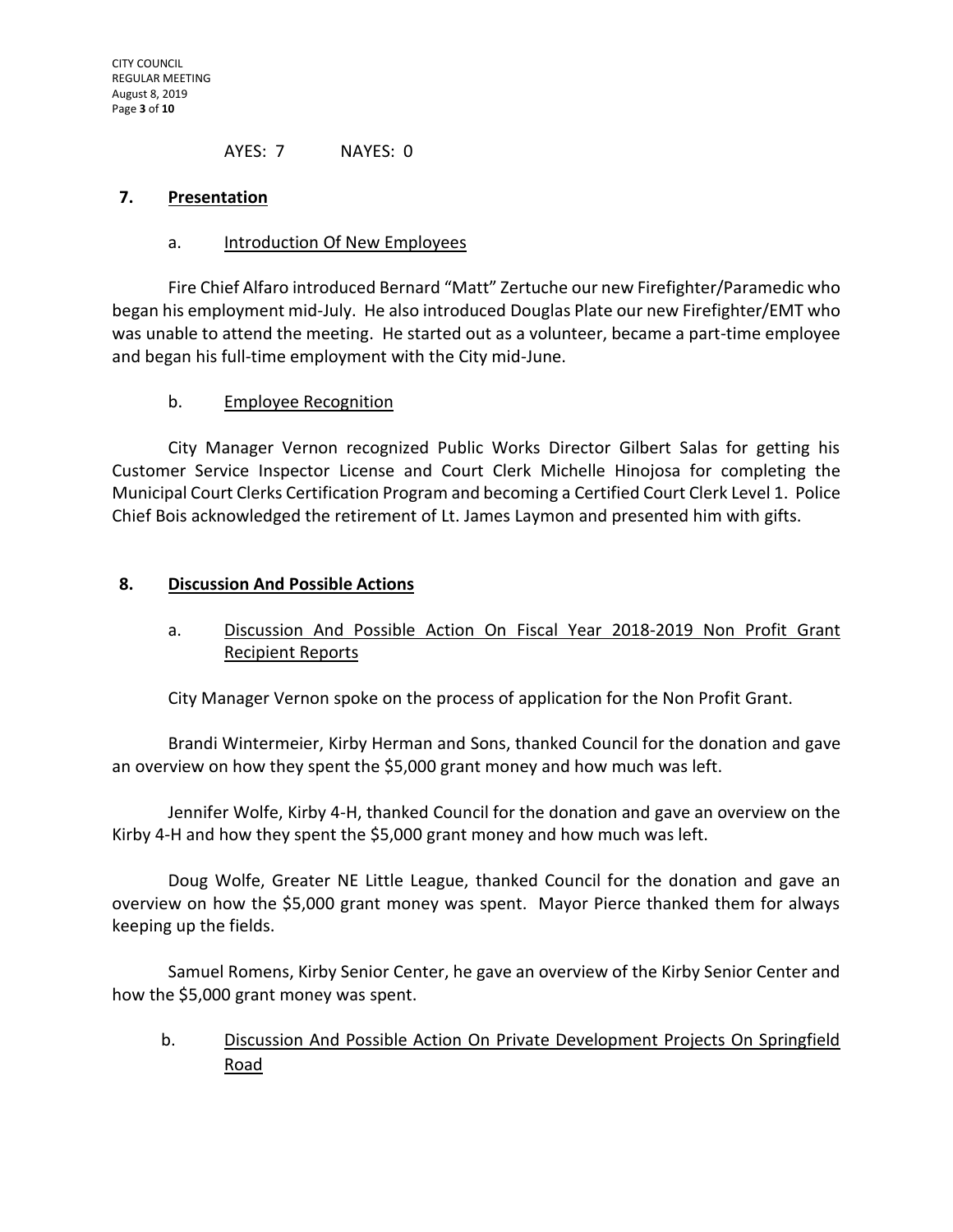City Manager Vernon provided an update on private development projects on Springfield Road. City staff met with the property owners on July 24, 2019 to get a status update on their projects, discussed requirements and some concerns of the residents.

Property owners John Nguyen, Big Boy Hauling and Paul Daniec, Benchmark Paving addressed questions and concerns from Council and residents.

Sharon Shuler talked about her concerns of the private development projects on Springfield Road and responsibilities of the property owners and the residents.

Mayor Pierce would like the City Staff to meet with the residents and if possible, have a joint meeting with the property owners.

Mayor Pierce called for a ten minute recess at 8:37 P.M.

Mayor Pierce reconvened the meeting at 8:52 P.M.

## c. Discussion And Possible Action On Crime Control Prevention District Report

Council Member Grant motioned to postpone the Crime Control Prevention District Report until it is brought back to the City Manager; seconded by Mayor Pro-Tem Aldrich. The motion carried with a 7-0 vote.

AYES: 7 NAYES: 0

## d. Discussion And Possible Action On Kirby Community Volunteer Project At The Senior Center Gazebo

Chris Garza provided an update on Senior Center Gazebo Project and asked for more time to do landscaping and put flowers around the gazebo. The landscaping will take place Saturday August 10<sup>th</sup> 9:00 A.M.

Mayor Pro-Tem Aldrich motioned to grant Chris Garza his Community Volunteer Project to do the landscaping and flowers around the gazebo; seconded by Council Member Grant. The motion carried with a 7-0 vote.

AYES: 7 NAYES: 0

## e. Discussion And Possible Action On July 4<sup>th</sup> Fireworks In The Park Report

City Manager Vernon provided a recap of the event and the revenues and expenditures. The revenue received were \$17,760.00 and the expenditures were \$16,232.16 with a profit of \$1,527.84 of the event.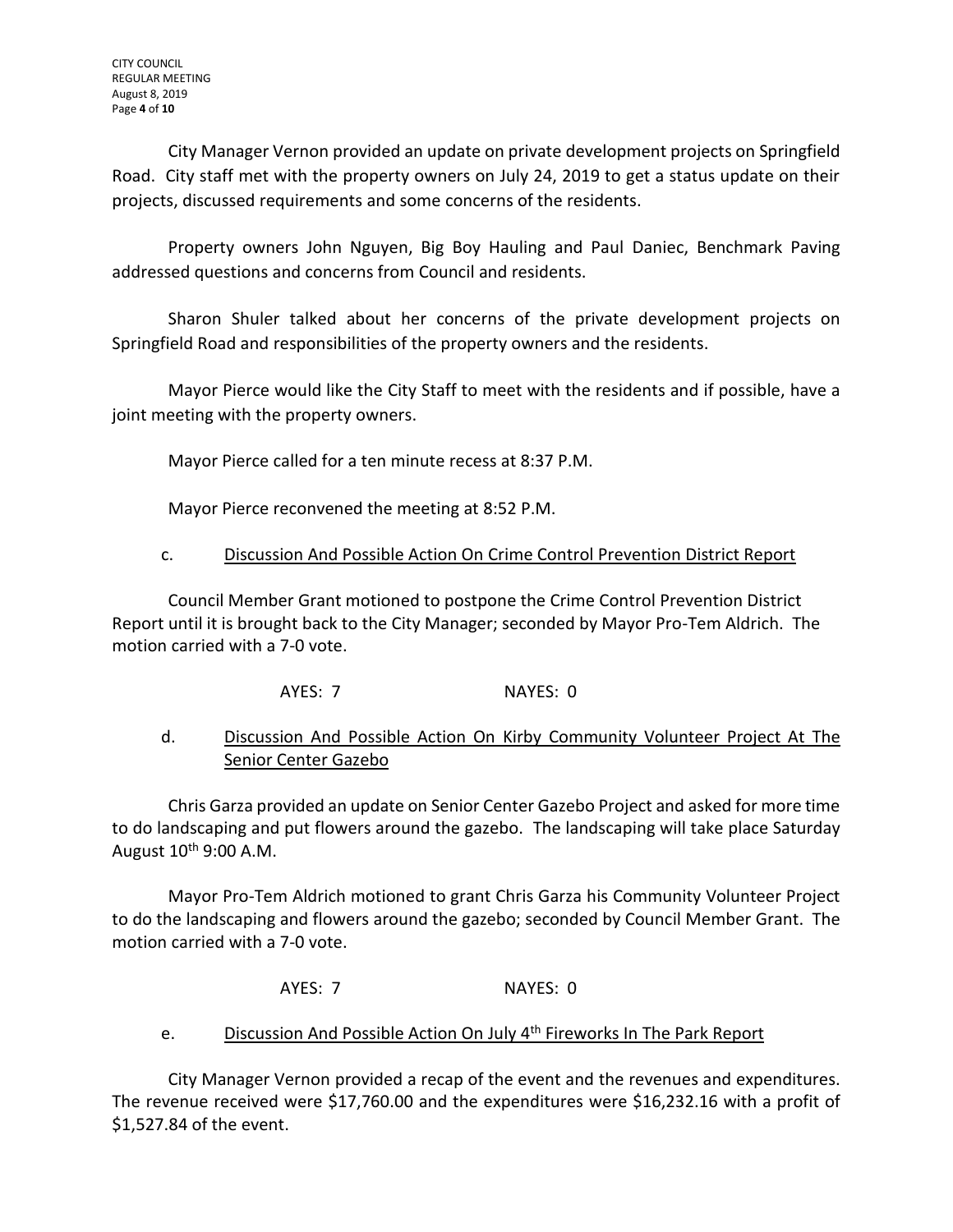City Manager Vernon stated some of the feedback received was we need more vendors and additional activities for the kids.

City Council discussed options for future July 4<sup>th</sup> events.

f. Discussion And Possible Action On Appointing Up To Four Alternate Members To The Building And Standards Commission

Mayor Pierce informed Council there is one applicant, Kristina Aldrup.

Mayor Pierce said the alternate member does not have to attend the meetings only if a member is absent.

City Manager Vernon said as long as the member lets city staff know in advance of the absence we can call the alternate to replace them at the meeting.

Mayor Pro-Tem Aldrich motioned to accept Kristina Aldrup as an alternate member to the Building and Standards Commission; seconded by Council Member Wilson. The motion carried a 7-0 vote.

AYES: 7 NAYES: 0

## g. Discussion And Possible Action On Appointing A Member To The Beautification And Recycle Committee

City Manager Vernon informed Council there is one applicant, Katherine McGarity who has an interest of being a member of the Beautification and Recycle Committee.

Mayor Pro-Tem Aldrich motioned to accept Katherine McGarity to be on the Beautification and Recycle Committee; seconded by Council Member Grant. The motion carried 7-0 vote.

Mayor Pierce stated the term will expire October 1, 2019

AYES: 7 NAYES: 0

h. Discussion And Possible Action On Appointing Members To The Kirby Senior Center Corporation Board

There were not any applications.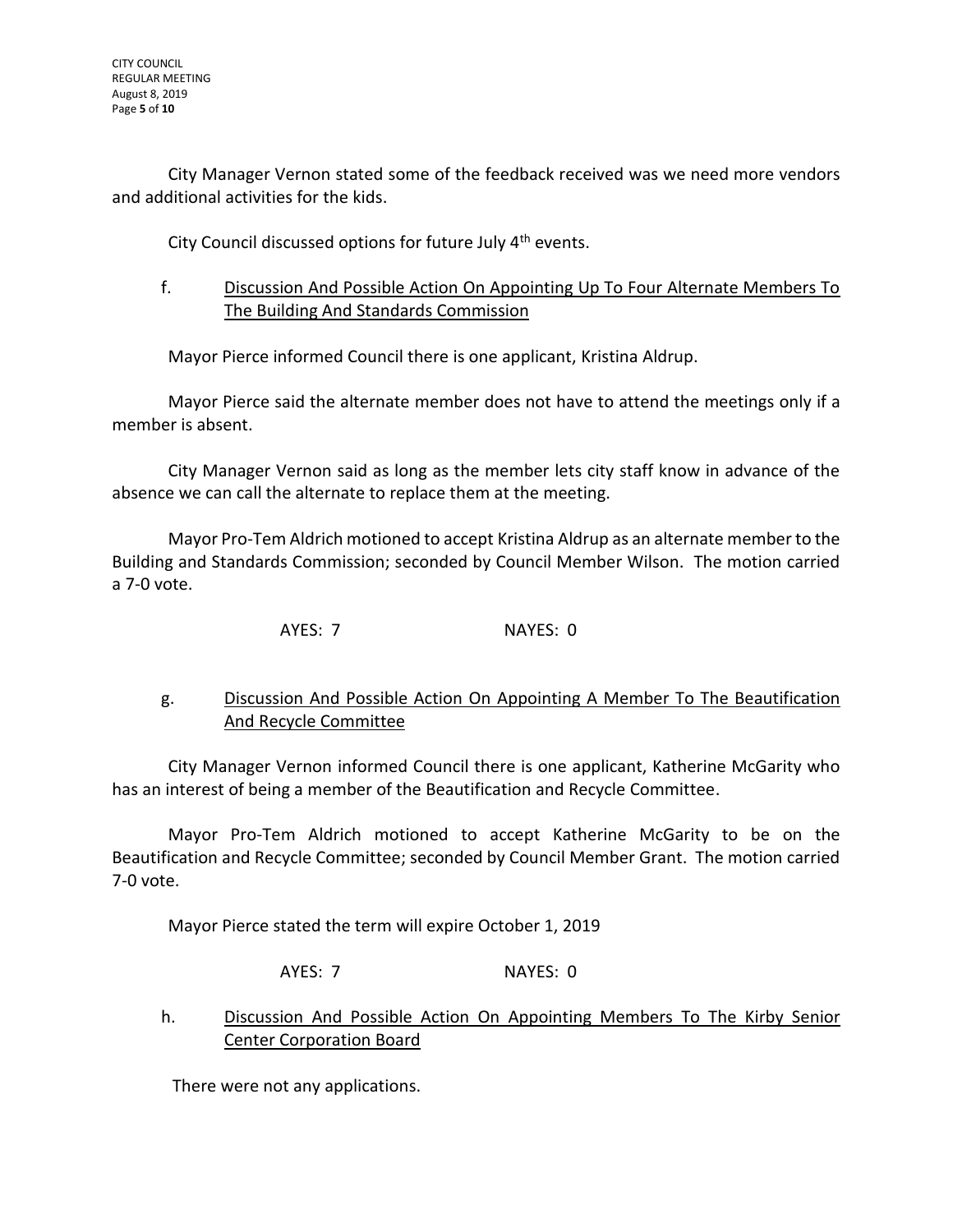#### i. Discussion And Possible Action On Ordinance No. O-2019-861 Amending The 2018-2019 Budget. This is the First Reading.

Tina Ynfante, Finance Director, identified the amendments to the Fiscal Year 2018-2019 Budget.

Mayor Pro-Tem Aldrich motioned to accept Ordinance No. O-2019-861 Amending the 2018-2019 Budget; seconded by Council Member Wilson. The motion carried with a 7-0 vote.

AYES: 7 NAYES: 0

#### j. Discussion And Possible Action On Mixed Use Zoning

Mayor Pierce said the information received was reviewed by the former members of the Planning and Zoning Commission and the new members have not reviewed it with the exception of the Chairperson and asked to postpone until both Planning and Zoning and Council can each review.

Marc Schnall, City Attorney, stated he agrees it is appropriate to let the Zoning Commissioners look at it. The Zoning Commissioners will need guidance from the Council on the ordinance.

Council Member Pierce motioned to postpone and have a joint meeting with the Planning and Zoning Commission; seconded by Council Member Grant. The motion carried with 7-0 vote.

AYES: 7 NAYES: 0

## k. Discussion And Possible Action On City Of Kirby Charter Review Including Possible Appointment Of Seven Citizens To A Charter Review Commission

Council Member Wilson motioned to table this item until August 22, 2019; seconded by Mayor Pro-Tem Aldrich. The motion carried with a 7-0 vote.

AYES: 7 NAYES: 0

### l. Discussion And Possible Action On An Agreement With Emergency Services District #11

Fire Chief Alfaro said he had no report at this time.

City Manager Vernon said the current ESD agreement expires September 30, 2019 and explained the terms of the proposed agreement. The City staff is comfortable with the agreement and it is being reviewed by the ESD.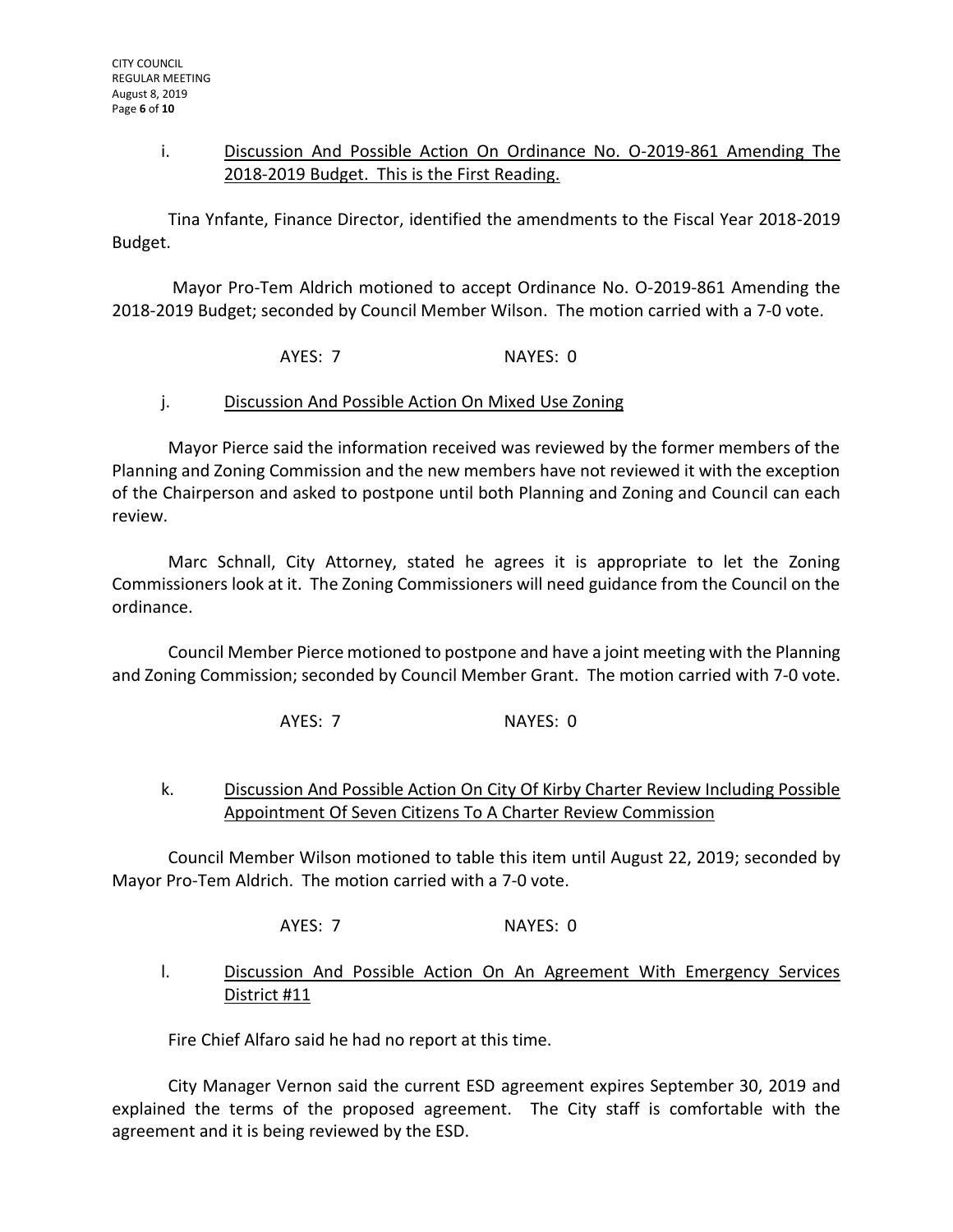Mayor Pierce asked if changes are made to the agreement by the ESD that the changes be highlighted so we know exactly what was changed.

This item will be come back once it is ready for approval.

m. Discussion And Possible Action On Ordinance No. O-2019-862 An Ordinance Repealing Article II, Noise, Of Chapter 94, Nuisance, Of The Code Of Ordinances Of The City Of Kirby, Texas, And Adopting A New Article II, Noise Of Chapter 94 Of The Code Of Ordinances Of The Code Of Kirby, Texas. This Is The First Reading.

Mayor Pierce said at one of the last meetings this ordinance was brought up due to the development of the Springfield Road Project. Marc Schnall, City Attorney has looked at our current ordinance and proposed changes.

Marc Schnall, City Attorney, gave a brief report on the changes to the ordinance.

Council Member Grant asked about the noise decimal levels and if we should lower them.

Mr. Schnall said he would be glad to talk to the City Manager about the noise decimal levels.

Council Member Pierce motioned to accept ordinance No. O-2019-862 Ordinance Repealing Article II, Noise, of Chapter 94, Nuisance, of the Code of Ordinances of the City of Kirby, Texas, and Adopting a new Article II, Noise of Chapter 94 of the Code of Ordinances of the Code of Kirby, Texas; seconded by Council Member Grant. The motion carried with a 7-0 vote.

AYES: 7 NAYES: 0

n. Discussion And Possible Action On A Legislative Session Update

Marc Schnall, City Attorney, gave a report on ten Legislative updates and when they will be effective to City Council.

o. Discussion And Possible Action On Ordinance No. O-2019-859 Amending The Zoning Ordinance Of The City Of Kirby, Texas, To Grant Specific Use Permit #2019- 010 For Use Of The Property At 4810 Gibbs Sprawl Road, Kirby, Texas For A Single Family Residence. This Is The Second Reading.

Council Member Grant motioned to accept Ordinance No. O-2019-859 Amending the Zoning Ordinance of the City of Kirby, Texas, to Grant Specific Use Permit #2019-010 for use of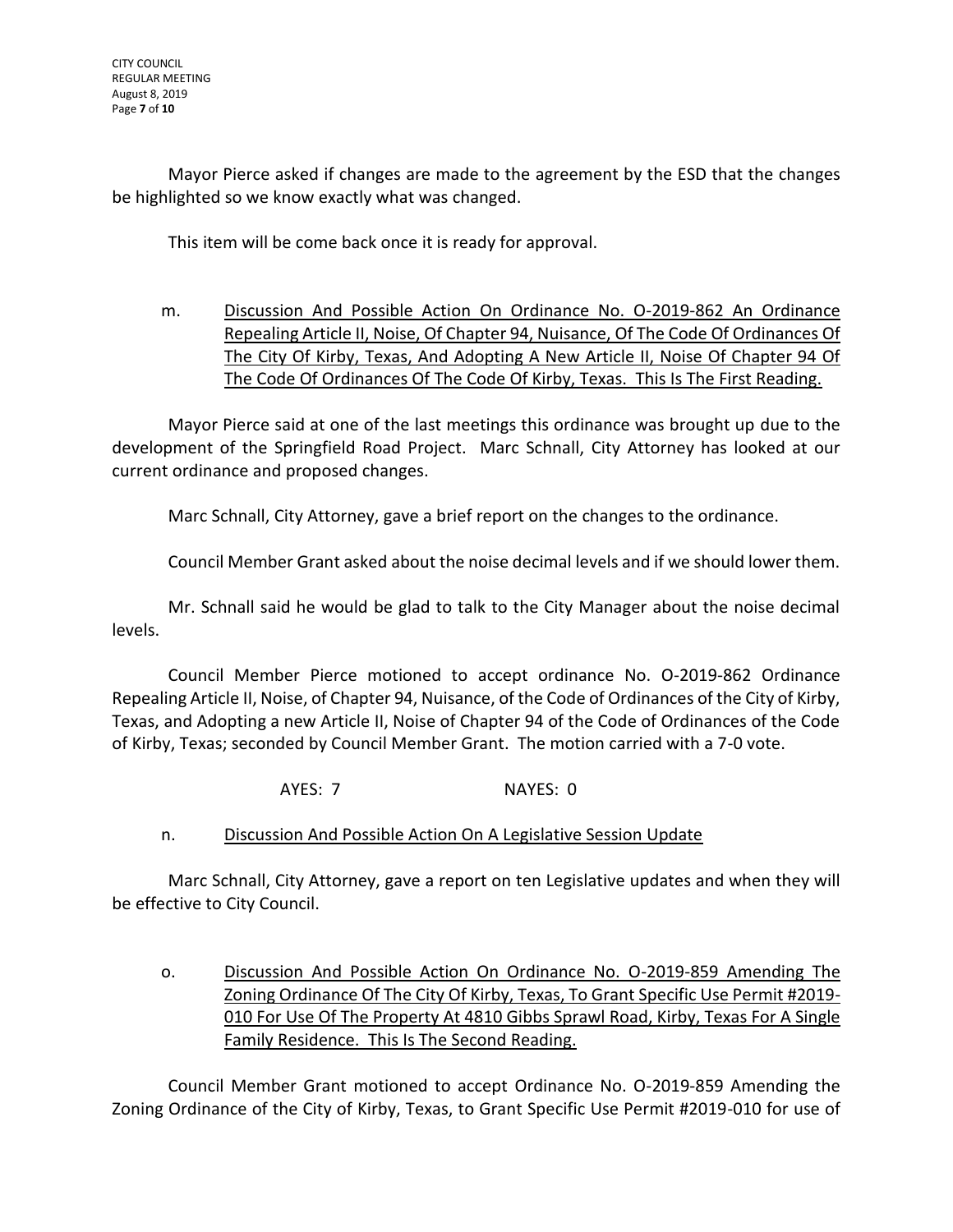the property at 4810 Gibbs Sprawl Road, Kirby, Texas for a Single Family Residence; seconded by Council Member Wilson. The motion carried with a 6-1 vote.

AYES: 6 NAYES: 1 (Council Member Lehman)

p. Discussion And Possible Action On Ordinance No. O-2019-860 Amending The Zoning Ordinance of The City Of Kirby, Texas, To Rezone The Property From The Current Zoning Of Commercial, Office, And Retail (C-1) To Single Family Dwelling District (R-1). The Property Is Located At CB 5865 BLK LOT S IRR 289.84 FT OF 17, Known As 5619 Seguin Road, Kirby, TX 78219. This Is The First Reading.

Council Member Grant motioned to accept Ordinance No. O-2019-860 amending the Zoning Ordinance of the City of Kirby, Texas, to Rezone the property from the current zoning of Commercial, Office, and Retail (C-1) to Single Dwelling District (R-1). The property is located at CB 5865 BLK LOT S IRR 289.84 FT of 17, known as 5619 Seguin Road, Kirby, TX 78219; seconded by Council Member Apodaca. The motion carried with a 6-1 vote.

AYES: 6 NAYES: 1 (Council Member Lehman)

## q. Discussion And Possible Action On City Of Kirby Recycling Services

Mayor Pierce said Tom Armstrong, Republic Services is not in attendance however, left information with City Manager Vernon.

City Manager Vernon provided a recap of our current residential recycling statistics. Republic Service proposed three options.

- 1. Price increase of .83 cents per home
- 2. Remove every other week curb side recycling from service and Republic will remove the one percent annual price increase from our contract.
- 3. Provide more community education to the residents on recycling with a nine-month trial period.

City Manager Vernon recommends option three.

Council Member Grant motioned to accept option three; seconded by Council Member Pierce. The motion carried with a 7-0 vote.

AYES: 7 NAYES: 0

r. Discussion And Possible Action On Appointments To The Planning And Zoning Commission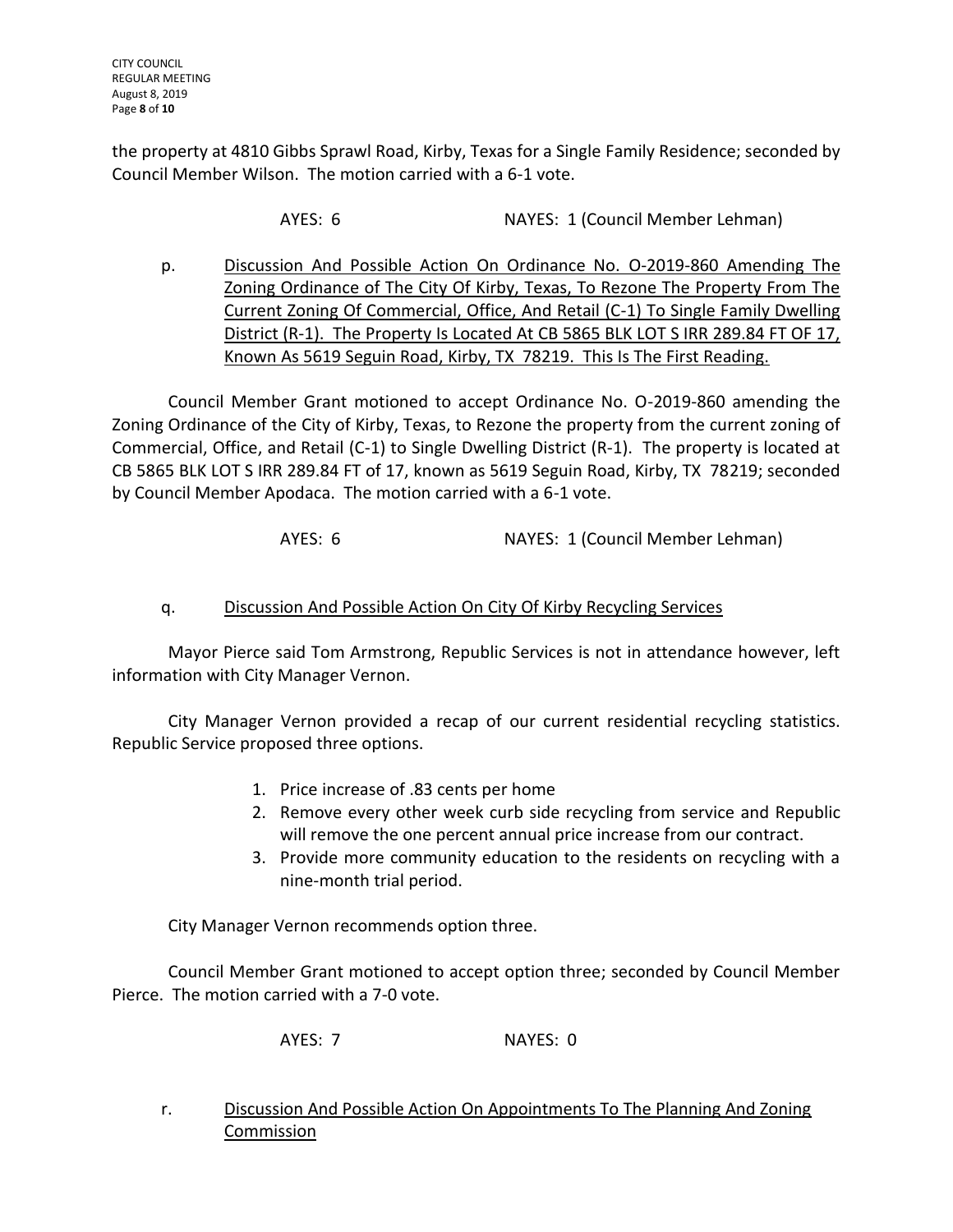Mayor Pierce informed Council there are two members with terms expiring August 31, 2019. The following two members wish to be reappointed with terms expiring August 2021.

## Clay McBee Julie Hinojosa

Council Member Grant motioned to reappoint the members Clay McBee and Julie Hinojosa for a term expiring August 2021; seconded by Council Member Wilson. The motion carried 7-0 vote.

AYES: 7 NAYES: 0

# **9. Budget Workshop**

## a. Discussion And Direction On The Proposed Budgets For Fiscal Year 2019-2020

Tina Ynfante, Finance Director, presented the latest updates on the proposed Fiscal Year 2019-2020 Budget.

City Manager Vernon said we need a minimum of four months in our reserve account. We have typically stayed at six months in reserves. We need a about \$200,000.00 a month for operational expenses. We are requesting feed back from Council on which items to take out.

Council discussed potential items to remove and what will need to be added to the Budget.

Council agreed to take out \$353,000.00 for the Borchers street project and \$34,000.00 for the custodian position.

Mayor Pierce asked Council to send recommendations to City Manager Vernon.

## **10. Requests and Announcements**

## a. Requests By Mayor And Council Members For Items To Be Placed On Future City Council Agendas And Announcements On City Events/Community Interests

Council Member Grant - He asked Chris Garza to give his requesting items to City Manager Vernon to get them on the agenda. God bless everyone for staying.

Council Member Wilson – She asked about plans for Halloween for the city at the park. She thanked Lt. James Laymon for his services and he will be missed. She announced former Mayor Timothy Wilson's twins were born.